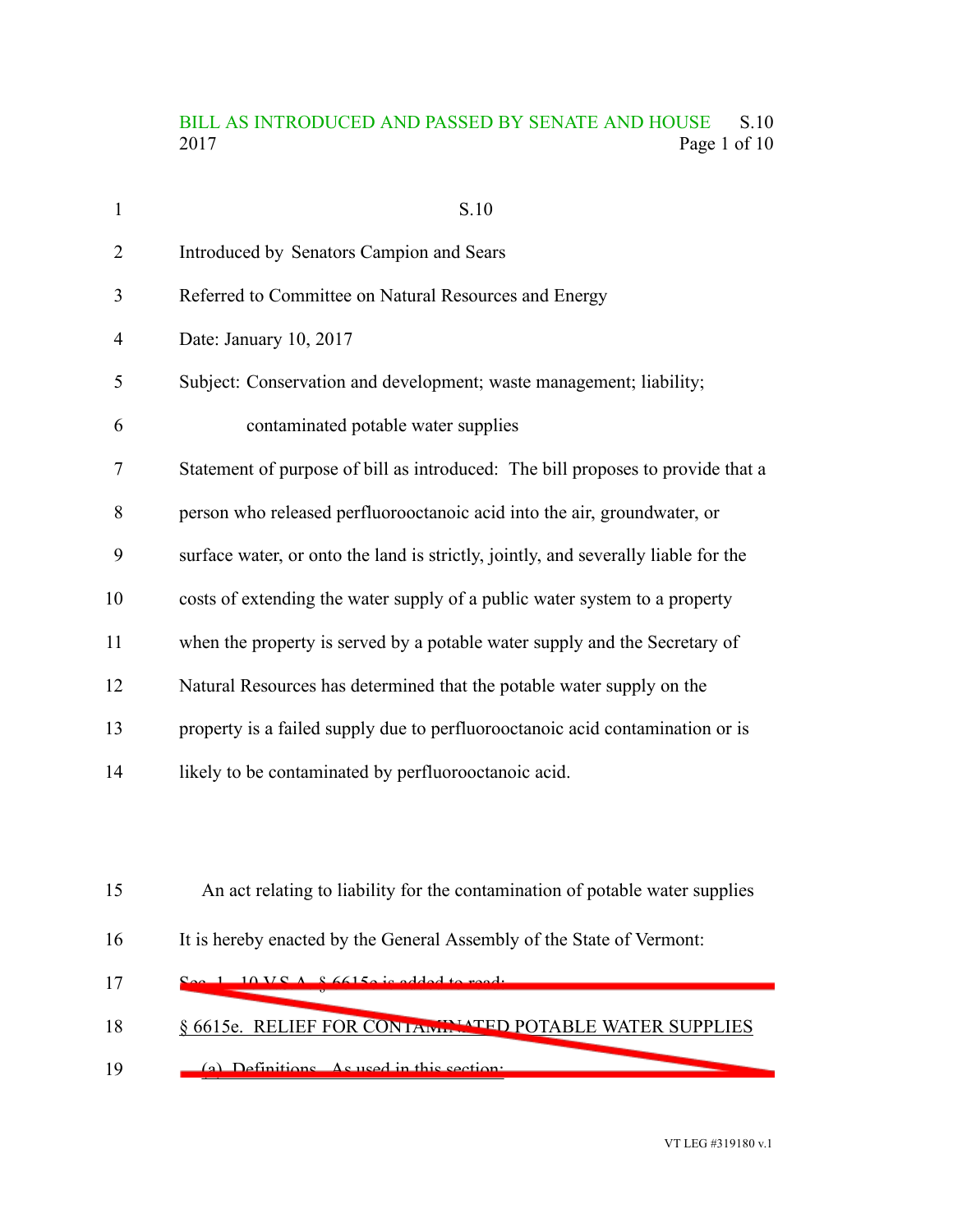BILL AS INTRODUCED AND PASSED BY SENATE AND HOUSE S.10<br>2017 Page 2 of 10 Page 2 of 10

| 1              | (1) "Public water system" means any system or combination of systems             |
|----------------|----------------------------------------------------------------------------------|
| $\overline{2}$ | owned or controlled by a person that provides drinking water through pipes or    |
| 3              | other constructed conveyances to the public and that has at least 15 service     |
| $\overline{4}$ | connection or serves an average of at least 25 individuals daily for at least    |
| 5              | 60 days out of the year. A "public water system" includes all collection,        |
| 6              | treatment, storage, and distribution facilities under the control of the water   |
| 7              | supplier and used primarily in connection with the system, and any collection    |
| 8              | or pretreatment storage face ties not under the control of the water supplier    |
| 9              | that are used primarily in connection with the system. "Public water system"     |
| 10             | shall also mean any part of a system that does not provide drinking water, if    |
| 11             | use of such a part could affect the quality or quantity of the drinking water    |
| 12             | supplied by the system. "Public water system" shall also mean a system that      |
| 13             | bottles drinking water for public distribution and sale.                         |
| 14             | (2) "Public community water system" means a public water system that             |
| 15             | serves at least 15 service connections used by year-round residents or regularly |
| 16             | serves at least 25 year-round residents.                                         |
| 17             | (b) Extension of public community water system. In addition to a response        |
| 18             | action required under section 6615 or 6615b of this title, any person who the    |
| 19             | Secretary has determined released perfluorooctanoic acid into the air,           |
| 20             | groundwater, surface water, or onto the land shall be strictly, jointly, and     |
| 21             | Severally habie for the costs of extending the water supply of a public water    |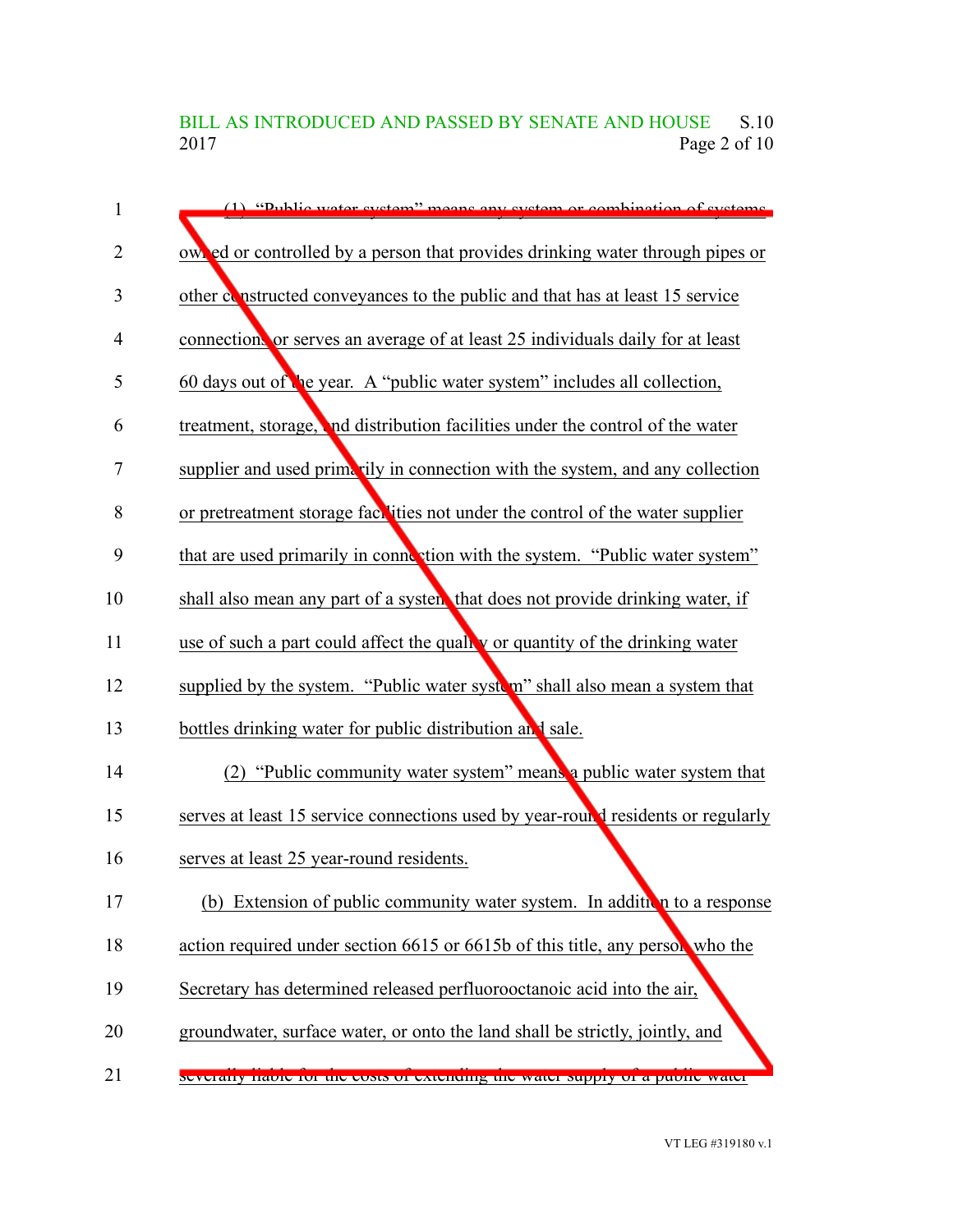## BILL AS INTRODUCED AND PASSED BY SENATE AND HOUSE S.10<br>2017 Page 3 of 10 Page 3 of 10

| 1              | evetem to a property when:                                                      |
|----------------|---------------------------------------------------------------------------------|
| $\overline{2}$ | (1) the property is served by a potable water supply regulated under            |
| 3              | chapter 64 of this title; and                                                   |
| 4              | (2) the Secretary has determined that the potable water supply on the           |
| 5              | property:                                                                       |
| 6              | (A) is a failed supply under chapter 64 of this title due to                    |
| 7              | perfluorooctanoic acid ontamination; or                                         |
| 8              | (B) is likely to be contaminated by perfluorooctanoic acid due to the           |
| 9              | proximity of the public water supply to other public water supplies             |
| 10             | contaminated by perfluorooctanoic cid or due to other relevant factors.         |
| 11             | (c) Liability payment. A person liable under subsection (b) of this section     |
| 12             | for the extension of the water supply of a poblic water system shall pay the    |
| 13             | operator of the public water system for the extension of the water supply       |
| 14             | within 30 days of notification of liability by the Secretary or within an       |
| 15             | alternate time frame ordered by the Secretary. If the person liable for the     |
| 16             | extension of the water supply does not pay the operator within the required     |
| 17             | time frame, the person shall be liable for interest on the assessed cost of the |
| 18             | extension of the water supply.                                                  |
| 19             | (d) Appeal standard. Notwithstanding subsection $8504(h)$ of this the the       |
| 20             | Environmental Division of the Superior Court shall review an appeal of a        |
| 21             | decision of the Secretary under this section on the record pursuant to Kule 74  |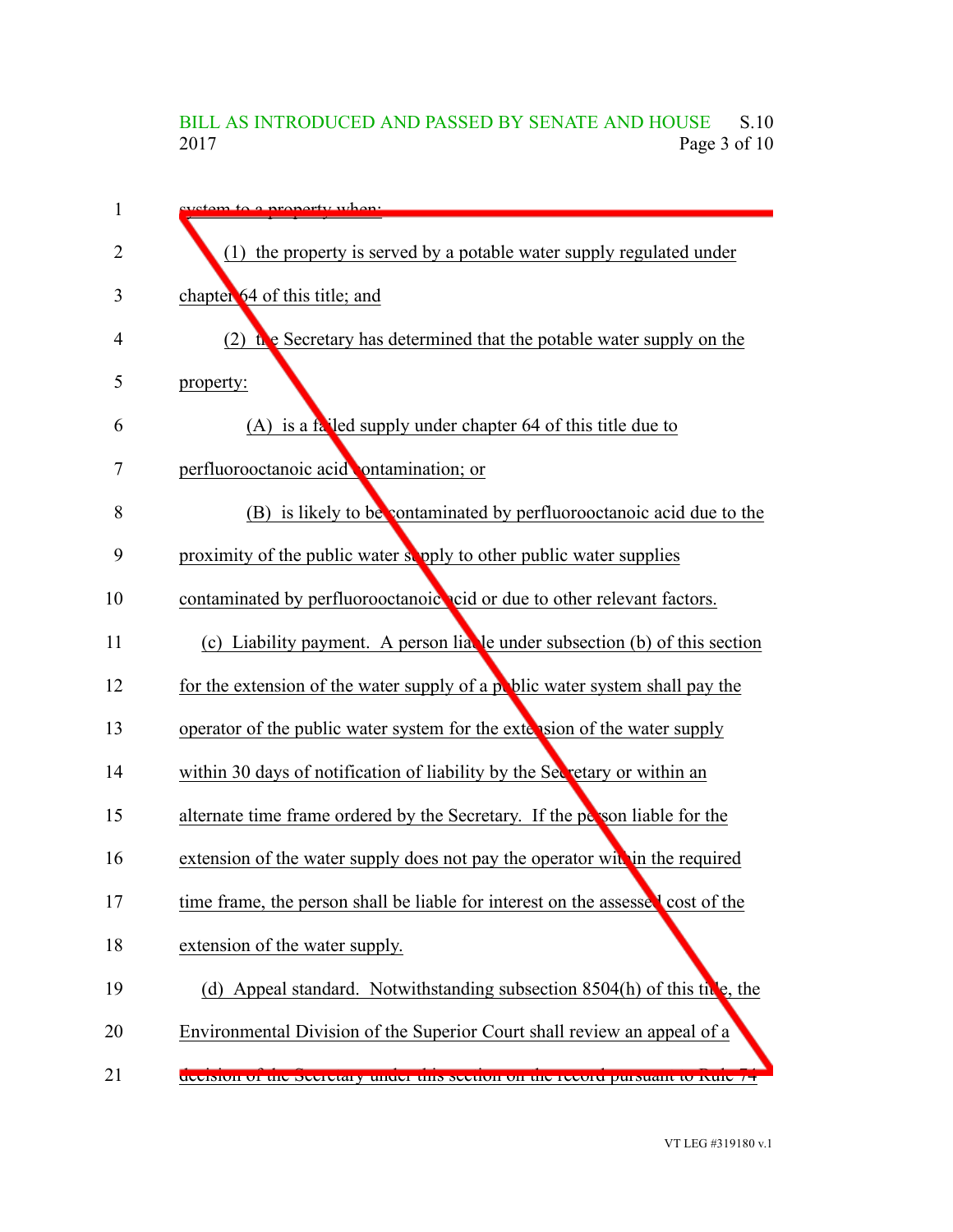BILL AS INTRODUCED AND PASSED BY SENATE AND HOUSE S.10 2017 **Page 4 of 10** 



*§ 6615e. RELIEF FOR CONTAMINATED POTABLE WATER SUPPLIES*

*(a) Definitions. As used in this section:*

*(1) "Public water system" means any system or combination of systems owned or controlled by a person that provides drinking water through pipes or other constructed conveyances to the public and that has at least 15 service connections or serves an average of at least 25 individuals daily for at least 60 days out of the year. A "public water system" includes all collection, treatment, storage, and distribution facilities under the control of the water supplier and used primarily in connection with the system, and any collection or pretreatment storage facilities not under the control of the water supplier that are used primarily in connection with the system. "Public water system" shall also mean any part of a system that does not provide drinking water, if use of such a part could affect the quality or quantity of the drinking water supplied by the system. "Public water system" shall also mean a system that bottles drinking water for public distribution and sale.*

*(2) "Public community water system" means a public water system that serves at least 15 service connections used by year-round residents or regularly serves at least 25 year-round residents.*

*(b) Extension of public community water system. In addition to a response*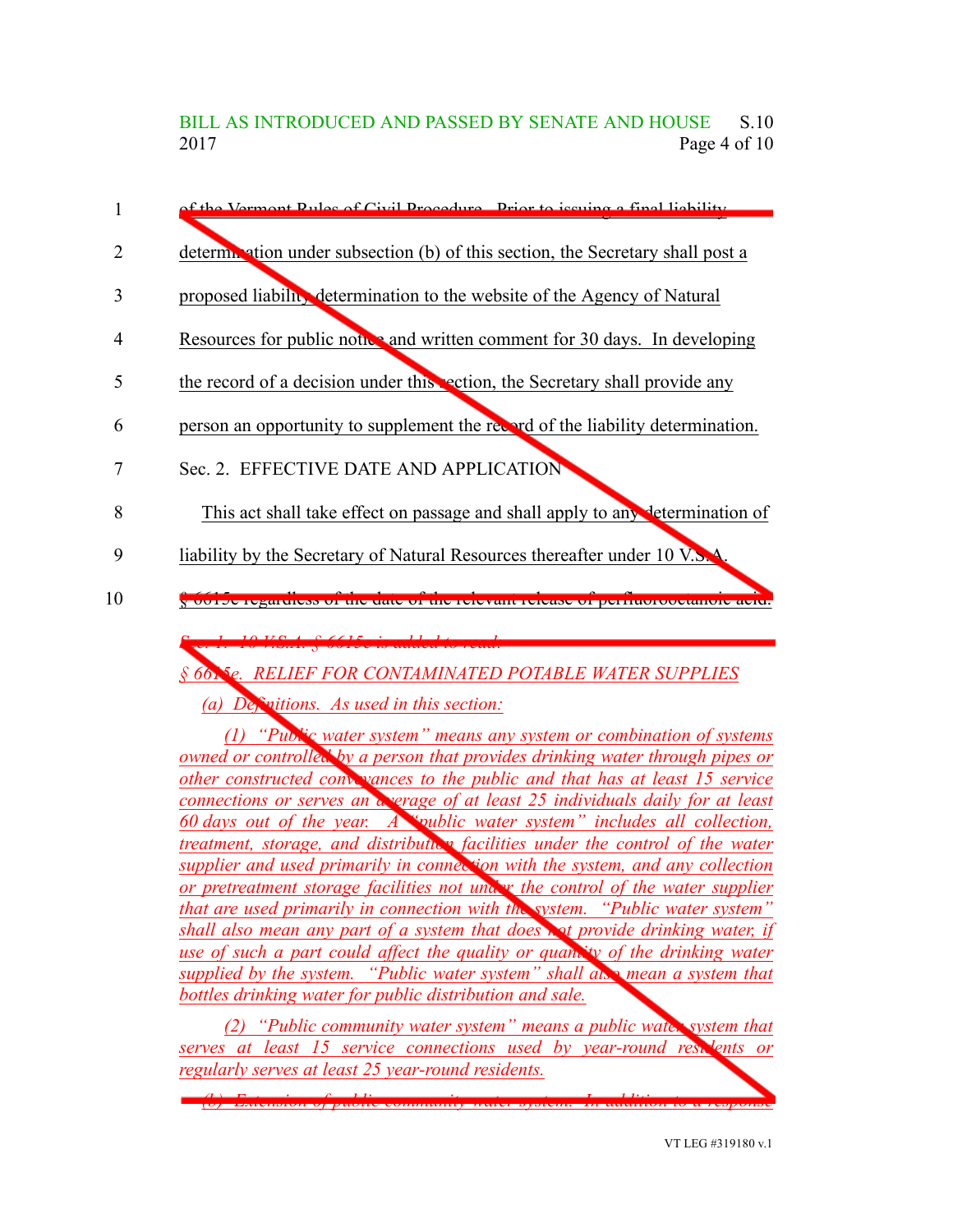$6615$  *or*  $6615b$  *of this title Secretary has determined released perfluorooctanoic acid into the air, groundwater, surface water, or onto the land shall be strictly, jointly, and severally liable for the costs of extending the water supply of a public water system to a property when:*

*(1) the property is served by a potable water supply regulated under chapter 64 of this title;*

*(2) the Secretary has determined that the potable water supply on the property:*

*(A) is a failed supply under chapter 64 of this title due to perfluorooctanoic acid contamination; or*

*(B) is likely to be contaminated by perfluorooctanoic acid due to the proximity of the public water supply to other public water supplies contaminated by perfluorooctanoic acid or due to other relevant factors; and*

*(3) the person the Secretary determined released perfluorooctanoic acid into the air, groundwater, surface water, or onto the land is the cause of or contributor to the perfluorooctanoic acid contamination or likely contamination of the potable water supply.*

*(c) Liability payment. A person liable under subsection (b) of this section for the extension of the water supply of a public water system shall pay the operator of the public water system for the extension of the water supply within 30 days of notification of liability by the Secretary or within an alternate time frame ordered by the Secretary. If the person liable for the extension of the water supply does not pay the operator within the required time frame, the person shall be liable for interest on the assessed cost of the extension of the water supply.*

*(d) Appeal standard. Notwithstanding subsection 8504(h) of this title, the Environmental Division of the Superior Court shall review an appeal of a decision of the Secretary under this section on the record pursuant to Rule 74 of the Vermont Rules of Civil Procedure. Prior to issuing a final liability determination under subsection (b) of this section, the Secretary shall post a proposed liability determination to the website of the Agency of Natural Resources for public notice and written comment for 30 days. In developing the record of a decision under this section, the Secretary shall provide any person an opportunity to supplement the record of the liability determination.*

*Sec. 2. APPLICATION OF LIABILITY*

*(a) This act shall apply to any determination of liability made by the Secretary of Natural Resources under 10 V.S.A. § 6615e after the effective date*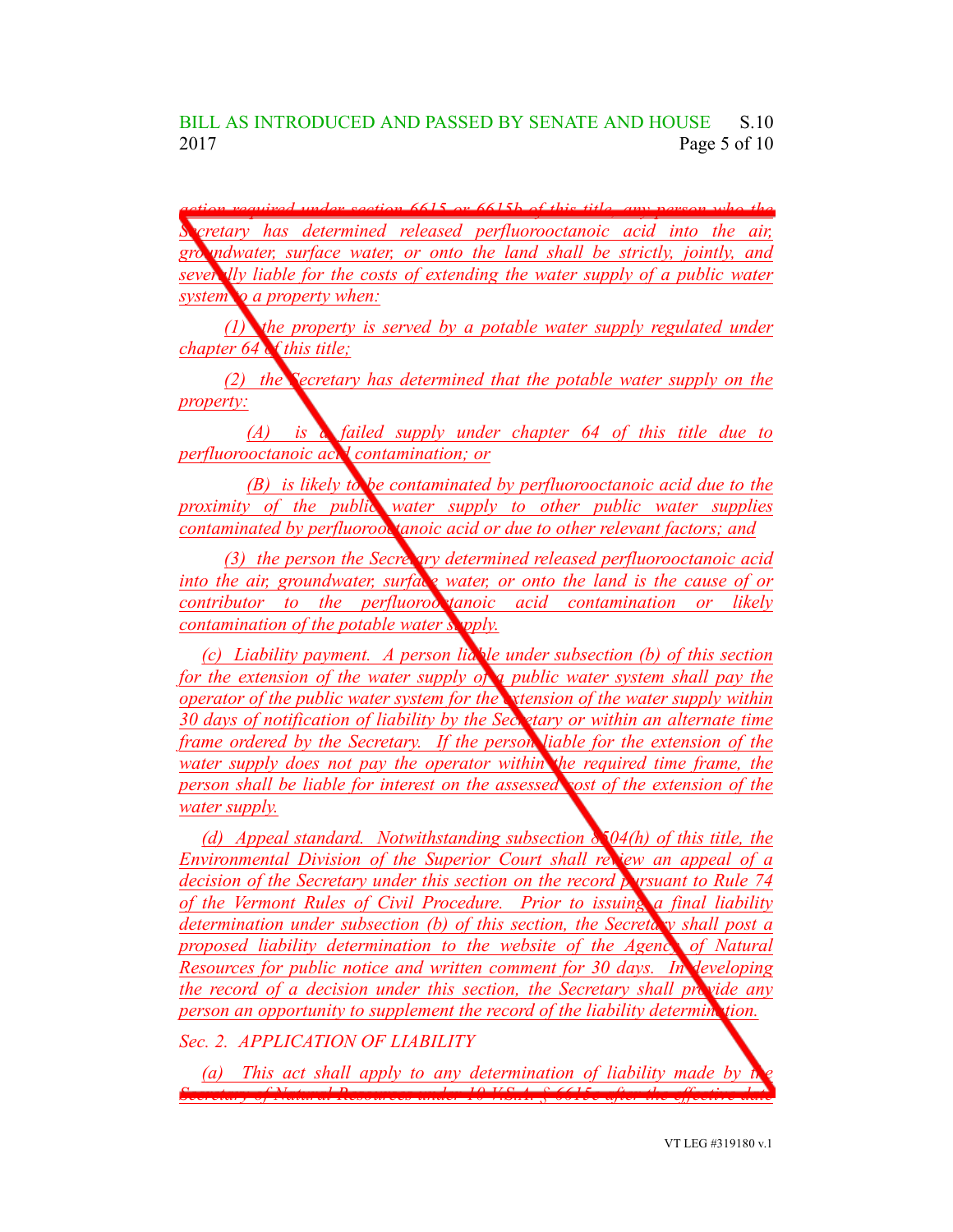BILL AS INTRODUCED AND PASSED BY SENATE AND HOUSE S.10 2017 Page 6 of 10

*of the act.*

*(b) Notwithstanding any contrary provision of 1 V.S.A. § 214, this act shall apply to any relevant release of perfluorooctanoic acid regardless of the date of the relevant release, including releases that occurred prior to the effective date of this act.*

*Sec. 3. EFFECTIVE DATE*

*This act shall take effect on passage.*

*\* \* \* Contaminated Potable Water Supplies \* \* \**

*Sec. 1. 10 V.S.A. § 6615e is added to read:*

*§ 6615e. RELIEF FOR CONTAMINATED POTABLE WATER SUPPLIES*

*(a) Definitions. As used in this section:*

*(1) "Public water system" means any system or combination of systems owned or controlled by a person that provides drinking water through pipes or other constructed conveyances to the public and that has at least 15 service connections or serves an average of at least 25 individuals daily for at least 60 days out of the year. A "public water system" includes all collection, treatment, storage, and distribution facilities under the control of the water supplier and used primarily in connection with the system, and any collection or pretreatment storage facilities not under the control of the water supplier that are used primarily in connection with the system. "Public water system" shall also mean any part of a system that does not provide drinking water, if use of such a part could affect the quality or quantity of the drinking water supplied by the system. "Public water system" shall also mean a system that bottles drinking water for public distribution and sale.*

*(2) "Public community water system" means a public water system that serves at least 15 service connections used by year-round residents or regularly serves at least 25 year-round residents.*

*(b) Extension of public community water system.*

*(1) The Secretary, after due consideration of cost, may initiate a proceeding under this section to determine whether a person that released perfluorooctanoic acid into the air, groundwater, surface water, or onto the land is liable for the costs of extending the water supply of a public water system to an impacted property. A person who released perfluorooctanoic acid shall be liable for the extension of a municipal water line when:*

*(A) the property is served by a potable water supply regulated under chapter 64 of this title;*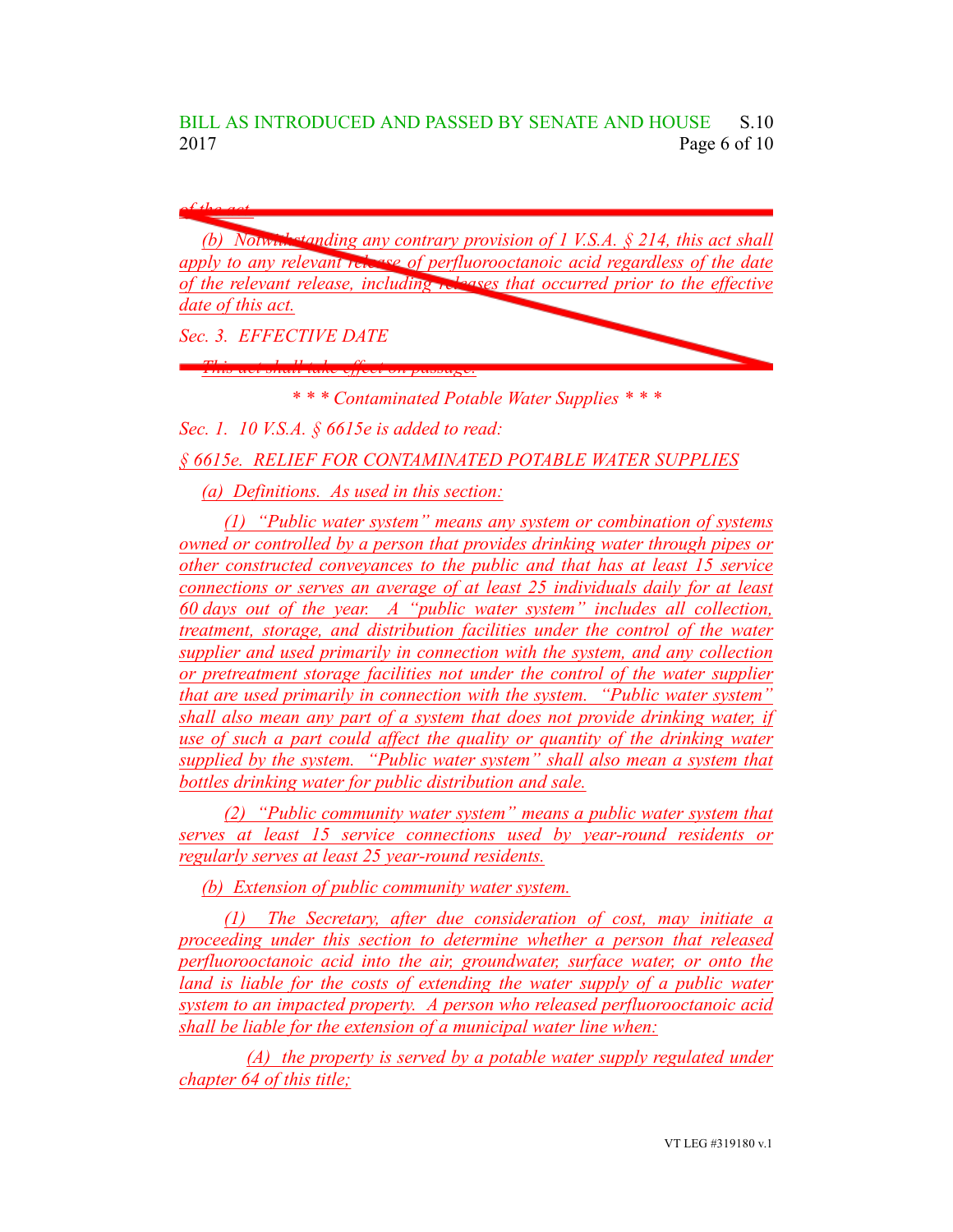*(B) the Secretary has determined that the potable water supply on the property:*

*(i) is a failed supply under chapter 64 of this title due to perfluorooctanoic acid contamination; or*

*(ii) is likely to fail due to contamination by perfluorooctanoic acid due to the proximity of the potable water supply to other potable water supplies contaminated by perfluorooctanoic acid or due to other relevant factors; and*

*(C) the person the Secretary determined released perfluorooctanoic acid into the air, groundwater, surface water, or onto the land is a cause of or contributor to the perfluorooctanoic acid contamination or likely contamination of the potable water supply.*

*(2) A person liable for the extension of a public water system under this section shall be strictly, jointly, and severally liable for all costs associated with that public water system extension. The remedy under this section is in addition to those provided by existing statutory or common law.*

*(c) Liability payment.*

*(1) Following notification of liability by the Secretary, a person liable under subsection (b) of this section for the extension of the water supply of a public water system shall pay the owner of the public water system for the extension of the water supply within 30 days of receipt of a final engineering design or within an alternate time frame ordered by the Secretary.*

*(2) If the person liable for the extension of the water supply does not pay the owner within the time frame required under subdivision (1) of this subsection, the person shall be liable for interest on the assessed cost of the extension of the water supply.*

*(d) Available defenses; rights. All defenses to liability and all rights to contribution or indemnification available to a person under section 6615 of this title are available to a person subject to liability under this section.*

## *Sec. 2. APPLICATION OF LIABILITY*

*(a) 10 V.S.A. § 6615e, enacted under Sec. 1 of this act, shall apply to any determination of liability made by the Secretary of Natural Resources under 10 V.S.A. § 6615e after the effective date of the section.*

*(b) Notwithstanding any contrary provision of 1 V.S.A. § 214, 10 V.S.A. § 6615e shall apply to any relevant release of perfluorooctanoic acid regardless of the date of the relevant release, including releases that occurred prior to the effective date of 10 V.S.A. § 6615e.*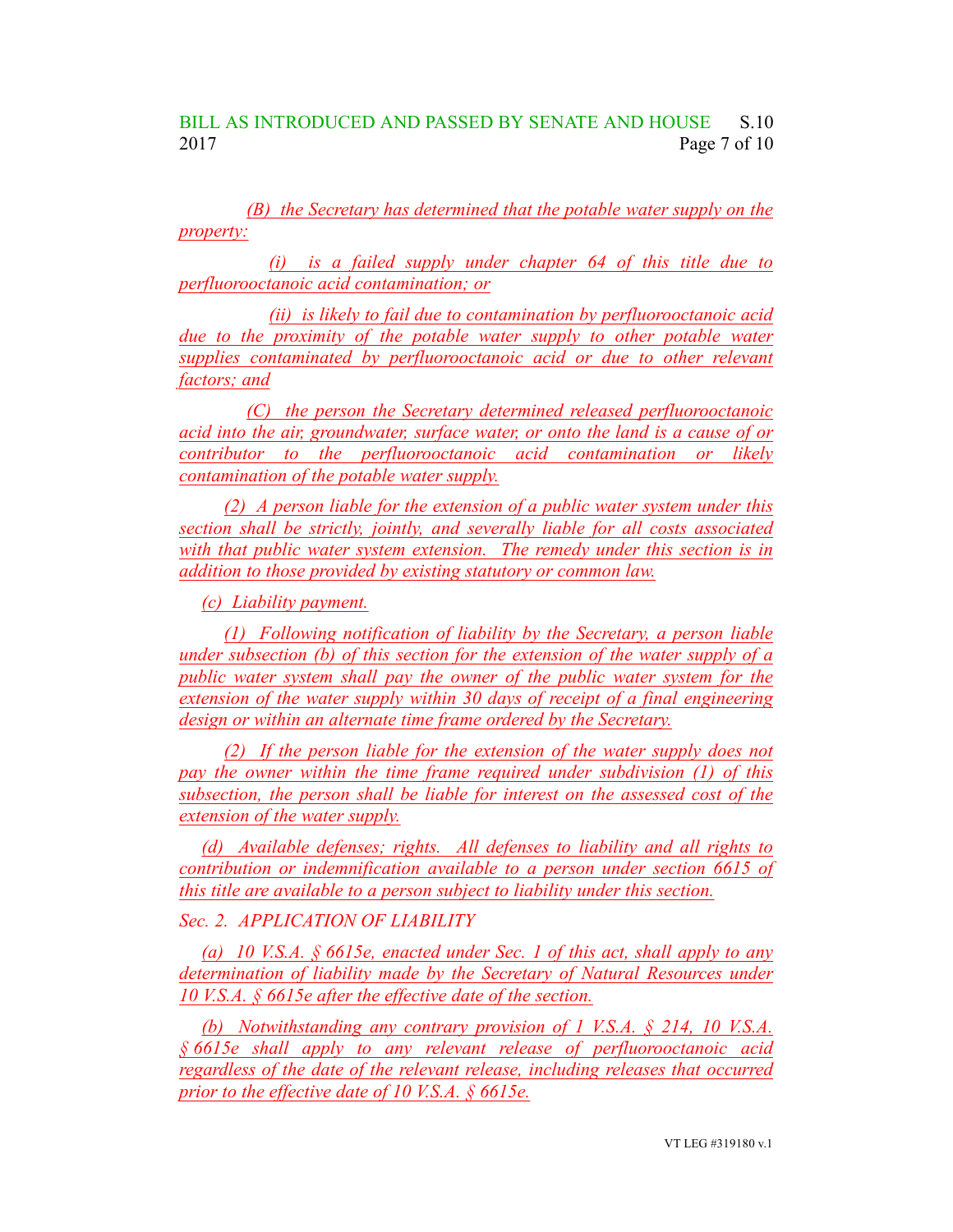*\* \* \* Hazardous Materials \* \* \**

*Sec. 3. 10 V.S.A. § 6602(16) is amended to read:*

*(16)(A) "Hazardous material" means all petroleum and toxic, corrosive, or other chemicals and related sludge included in any of the following:*

*(i) any substance defined in section 101(14) of the federal Comprehensive Environmental Response, Compensation and Liability Act of 1980;*

*(ii) petroleum, including crude oil or any fraction thereof; or*

*(iii) hazardous wastes, as determined under subdivision (4) of this section; or*

*(iv) a chemical or substance that, when released, poses a risk to human health or other living organisms and that is listed by the Secretary by rule.*

*(B) "Hazardous material" does not include herbicides and pesticides when applied consistent with good practice conducted in conformity with federal, State, and local laws and regulations and according to manufacturer's instructions. Nothing in this subdivision shall affect the authority granted and the limitations imposed by section 6608a of this title.*

*Sec. 4. 10 V.S.A. § 6602(12) is amended to read:*

*(12) "Disposal" means the discharge, deposit, injection, dumping, spilling, leaking, emitting, or placing of any solid waste or hazardous waste into or on any land or water so that such solid waste or hazardous waste or any constituent thereof may enter the environment or be emitted into the air or discharged into any ground or surface waters.*

*\* \* \* Brownfields \* \* \**

*Sec. 5. 10 V.S.A. § 6652(b) is amended to read:*

*(b) Upon receipt of the completion report, the Secretary shall determine whether additional work is required in order to complete the plan. The applicant shall perform any additional activities necessary to complete the corrective action plan as required by the Secretary and shall submit a new completion report. When the Secretary determines that the applicant has successfully completed the corrective action plan and paid all fees and costs due under this subchapter, the Secretary shall issue a certificate of completion, which certifies that the work is completed. The certificate of completion shall include a description of any land use restrictions and other conditions required by the corrective action plan. The Secretary may establish land use restrictions in the certificate of completion for a property, but the Secretary*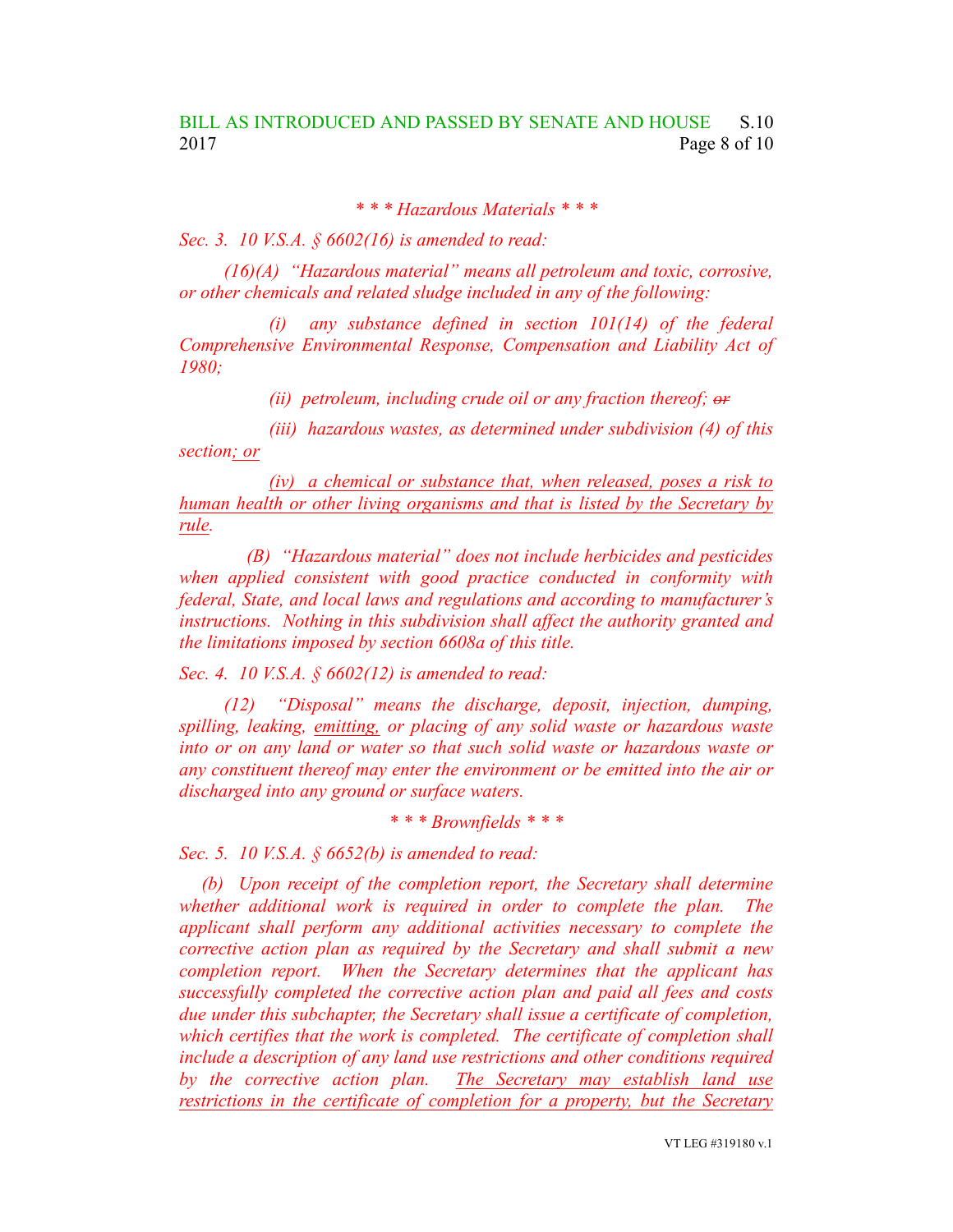*shall not acquire interests in the property in order to establish a land use restriction.*

*Sec. 6. 10 V.S.A. § 6653 is amended to read:*

*§ 6653. RELEASE FROM LIABILITY; PERSONAL RELEASE FROM LIABILITY*

*(a) An applicant who has obtained a certificate of completion pursuant to section 6652 of this title and successor owners of the property included in the certificate of completion who are not otherwise liable under section 6615 for the release or threatened release of a hazardous material at the property shall not be liable under subdivision 6615(a)(1) of this title for any of the following:*

*(1) A release or threatened release that existed at the property at the time of the approval of the corrective action plan and complies with one or both of the following:*

*(A) was discovered after the approval of the corrective action plan by means that were not recognized standard methods at the time of approval of the corrective action plan;*

*(B) the material was not regulated as hazardous material until after approval of the corrective action plan.*

*(2) Cleanup after approval of the corrective action plan was done pursuant to more stringent cleanup standards effective after approval of the corrective action plan.*

*(3) Natural resource damages pursuant to section 6615d of this title, provided that the applicant did not cause the release that resulted in the damages to natural resources.*

*\* \* \**

*(c) A release from liability under this section or forbearance from action provided by section 6646 of this title does not extend to any of the following:*

*(1) A release or threatened release of a hazardous material that was not present at the time the applicant submitted an application pursuant to this subchapter where the release or threatened release:*

*(A) has not been addressed under an amended corrective action plan approved by the Secretary; or*

*(B) was caused by intentional or reckless conduct by the applicant or agents of the applicant.*

*(2) Failure to comply with the general obligations established in section 6644 of this title.*